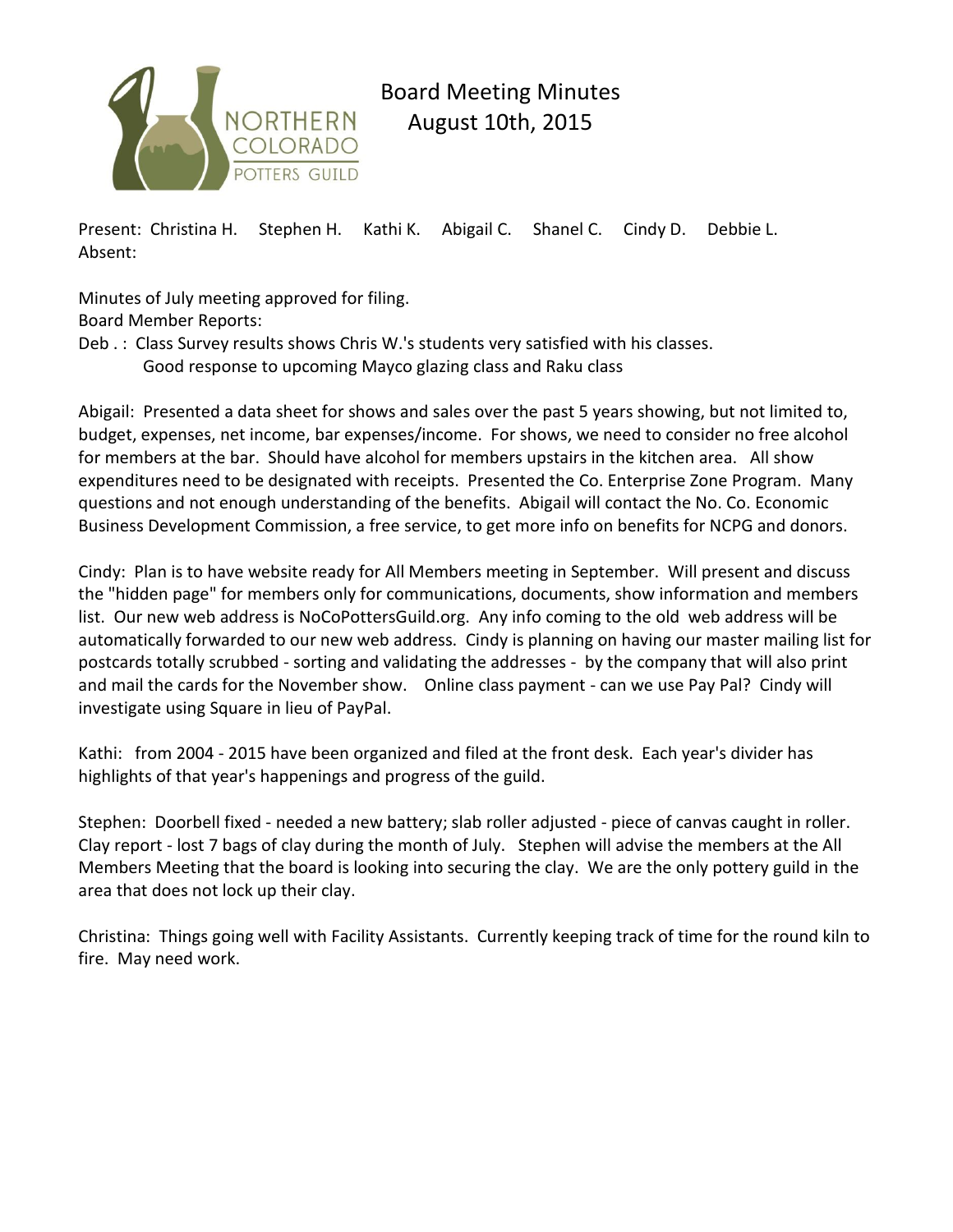OLD BUSINESS:

Abigail: We need to set the budget for Fall 2015 shows. The board approved:

| Marketing                            | \$2000          |
|--------------------------------------|-----------------|
| Toshi - misc                         | \$100           |
| Members wine, paper products, drinks | \$100           |
| Light Tower/parking lot              | \$400 (doubled) |
| Misc                                 | \$100           |
| Alcohol                              | \$425           |
| *Shelving for racks                  | \$75            |
| *Cash Register                       | \$107.31        |

Changes to the budget due to additional Thursday evening (if approved by members) will increase budget for light tower. May require members to bring more food. Alcohol should be okay since we sell back wine each show. \*These two expenses shared between May 2015 show and Nov. 2015 show.

Cindy will have a door prize - entry will be asking how you heard about the show. She will create the drawing ticket.

We need to investigate on not paying taxes on items the guild buys/rents for the show - paper products, alcohol, light tower. Christina will check with Wilbur's and Sun State (light tower rental); Abigail will check with Wal-Mart; Cindy will check with Sam's.

Kathi: Presented changes to Rules and Regs that need board approval. (1) deadline for signing up for guild shows; (2) cancellation time line for gas kiln. Changes approved by board. Updated Rules&Regs will be sent out to the membership.

## NEW BUSINESS:

Abigail: Member(s) asked about making recurring payment via the web for monthly statements. After some discussion, the board agreed that members can pay their monthly statement on line via their credit card. The guild WILL NOT set up **an automatic pay process** where the guild automatically takes payment from a members card or account.

Stephen: We need clarification on when/how the Board should vote by email (By Laws Art. V). Kathi will write an additional section to Article V address the following points. Who initiates? What is a compelling issue? What is the time line? Do we use the normal 51% we use for board meetings? Will discuss and vote at October meeting.

Christina: Will set up a tour of Cross Roads for the board (4 people max) in October. The October meeting will focus on the budget and discussion around the position of Fund Raising Chair. Board members should bring food and drinks to this meeting.

Stephen: Members input on capital expenses for 2016. The board would like guild member input on capital expense spending for 2016. Will spend up to \$10k in 2016. Cindy will work with Stephen to create a survey for members. Survey will be sent to all members in time for voting prior to the September 2,2015 All Members Meeting. Stephen will present the results at the All Member Meeting September 2.